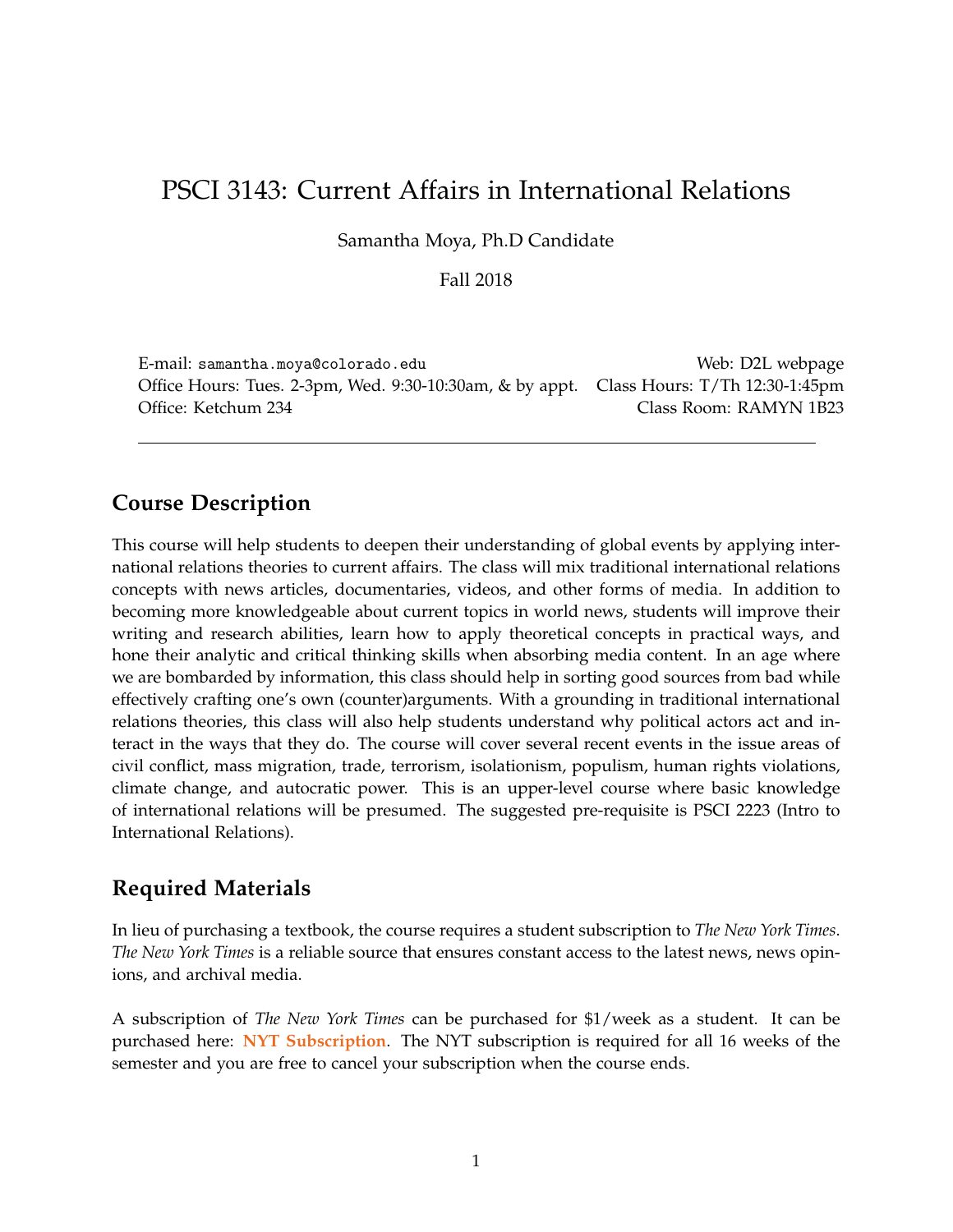All other required reading and viewing materials will be posted to the D2L site or available via a link on this syllabus.

## **Assessments & Grading**

Grades will break down into the following:

- **30%** Final NGO/IGO project (due Thurs. 12/13)
	- **–** Includes a midterm update on your NGO/IGO creation, due 11/1 (worth 5 pts toward total percentage)
- **25%** Pop Quizzes (5 at 5% each)
- **20%** Midterm (Thurs. 10/25)
- **15%** Attendance
- **10%** Participation

### **Final NGO/IGO Project, 30%**

Instructions and expectations for the NGO/IGO project will be posted on D2L, along with their rubrics. This final assignment accounts for a large portion of your grade and should reflect your finest work in this course.

Over the course of the semester, we will be discussing dilemmas in the international system. How can we make foreign aid more effective? How should wealthier countries deal with refugee crises? More broadly, how do we get countries to cooperate at all in a world of anarchy? Nongovernmental organizations (NGOs) and intergovernmental organizations (IGOs) are designed to help countries address these types of problems in the international system.

Your job in this final project will be to create your own NGO/IGO. Your organization can be a completely new one, or it can be an improvement on an existing one. Your job is to be explicit about the international dilemma it is addressing, and how it will address it. If you are improving on an existing one, you must also be thorough in discussing how the current organization is lacking in addressing this international problem.

The paper should be at least 7 pages but not more than 10. Font should be 12 point, Times New Roman, and margins at 1 inch. The paper should have both in-text citations and a full bibliography. For more details on your final project, consult the guide on D2L.

A midterm report on your project will be due via D2L on 11/1 by 5:00pm. This report will include what NGO you plan on creating, and if it is a new one, or an improvement on an existing one. For the final paper, *both electronic and hard copies of this paper will be promptly turned in by the time class starts at 12:30pm on Thursday, 12/13.* Papers submitted after this deadline will be deducted by 10% for every day they are late. Papers submitted later than 3 days (later than 12/16) will receive a failing grade.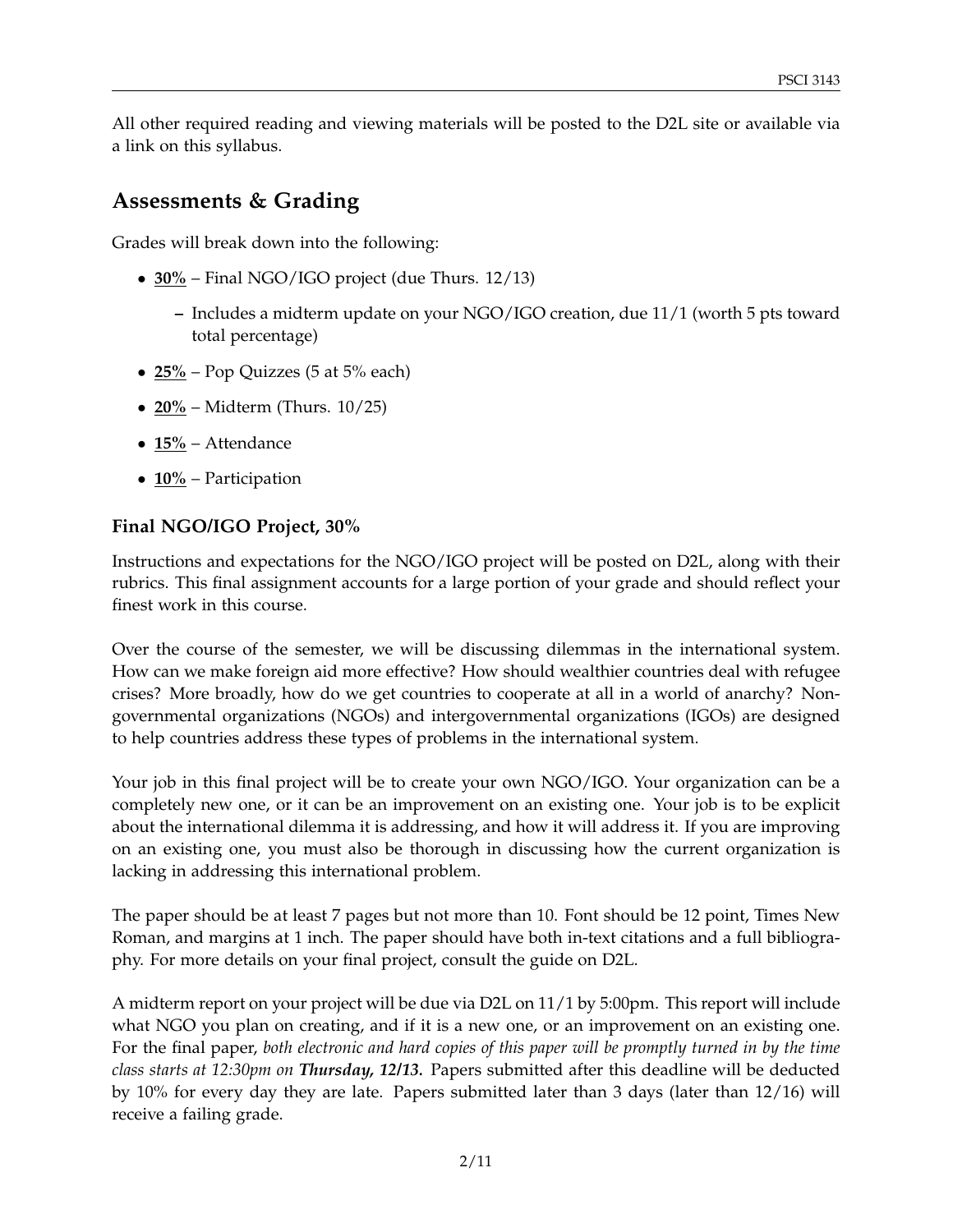### **Pop Quizzes, 25%**

Over the course of the semester I will give a total of 7 random quizzes on days of my choice. Your two lowest quiz grades will be dropped, giving you a total of 5 quizzes that will count towards your final score in the course. Missed quizzes due to absentees will be counted as zeros in my gradebook. I do not give make up quizzes – any quizzes missed due to excused or unexcused absences will be the ones dropped in the final grade count.

Quizzes will be open note and students may use either their typewritten or handwritten notes to take them. Each quiz will be a mixture of multiple choice and short answer at my discretion and will address material from previous lectures.

Please note that if you are tardy to class and the quiz has already started, you are still allowed to take the quiz, but will not be given extra time to complete it.

#### **Midterm, 20%**

A midterm exam will be given on Thursday, 10/25. This exam will cover all material through 10/23, and will include a mixture of multiple choice, short answer, and essay questions. The exam will be in-class, and closed note.

#### **Attendance, 15%**

To do well in this course, attendance is imperative. **Reading assignments complement the lecture material – in order to gain all of the information required to succeed in this class, you must show up and be ready to take notes.**

You have three freebie absences for the semester. You are entitled to use these freebie absences as you wish. After these three freebies, each absence will result in a 10% reduction to your attendance grade. This effectively means that each absence will result in a drop in your attendance letter grade.

Religious holidays, sickness, university events, and family emergencies *do* count as absences in your final attendance score. You are advised to use your free absences for these purposes. There is thus no need to present me with doctors' notes or other documentations of your absence. If one of the above excused absences conflicts with a deadline or exam date, please contact me in order to work out a solution to the problem. If illness or a family emergency means you will also be missing a substantial portion of the class, please reach out to notify me of this issue.

Attendance will be taken at the beginning of each class via a sign-in sheet. If you are late, simply sign the attendance sheet as soon as you get a chance (tardiness will not be counted as an absence). Signing anyone other than yourself in on the attendance sheet will be considered a violation of the academic integrity policy. If caught doing this, you will receive a zero for your attendance grade for the semester, and your case may be submitted to the Honors Code Council.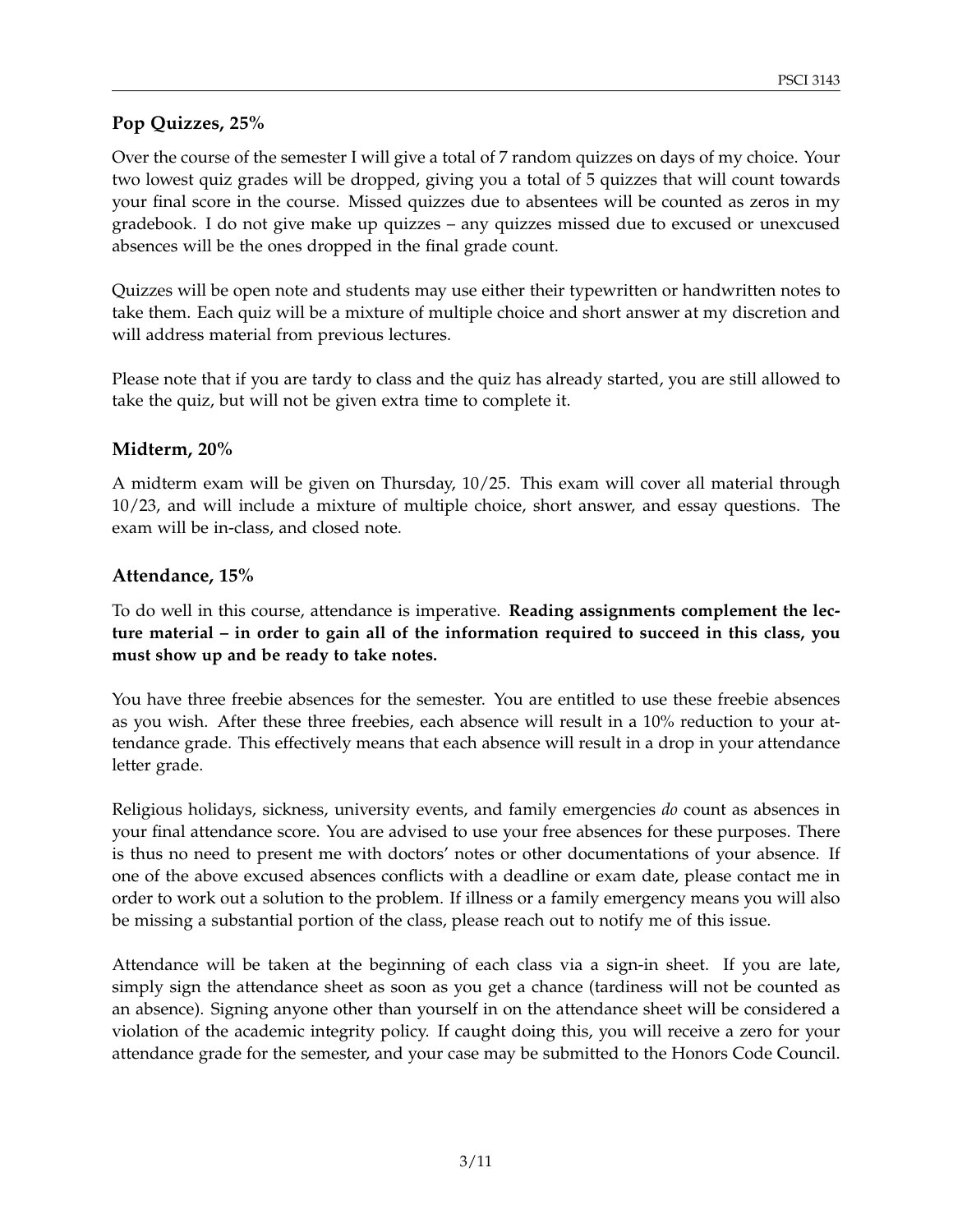### **Participation, 10%**

Participation will be evaluated based on your contributions to group discussions and showing respect and professionalism toward your fellow classmates and the instructor. Portions of the class will require group activities and conversations about the material. In these discussions I will take active note of who is contributing to the discussion and who is not. As such, you will be responsible for being prepared for class, completing the readings orior to their assigned days, and engaging with your peers.

Participation points will not be given if disrespect toward me or your classmates is habitual. In discussions, I expect everyone to show thoughtfulness to the points that others may raise. Some of the issues we will discuss may garner a variety of opinions – expressing your disagreement is encouraged, but always do so appropriately. Likewise, if I see you using electronics for reasons other than engaging with class material, sleeping, or displaying otherwise disruptive behavior, participation points will not be awarded.

Remember: acting with intentional courtesy in the class setting, or in out-of-class interactions, is important to your own professional development.

# **Course Policies**

### **Class Communication, Submitting Assignments, & Grade Complaints**

Readings for this class are predominantly paperless. I will communicate with you via announcements on D2L, and via email. You will be held responsible for paying attention to and keeping track of both forms of communication. Please use your Colorado email address in these communications.

Please email me with concerns or questions about the material and assignments. I greatly care about your success in this course and believe that putting in the hard work is important to achieving that. Communication is important to that end, so if you need further help, clarification of the material, or believe that I should be notified of an issue, do not hesitate to get in touch. I will generally respond to emails within 24 hours on Monday through Friday. Responses may be slower over the weekend. If you have a very specific and urgent question about an assignment that is due soon, you should give at least 72 hours in case there is a need for an extended email conversation on the matter.

If you believe you have received an unfair grade on an assignment, you must submit a written grade complaint to me within one week of receiving the contended grade. I encourage you to meet with me beforehand before doing so, to ensure that you fully understand the grade that you received.

#### **E-mail Etiquette**

A portion of your participation grade is professionalism. Learning how to send and receive emails to your professors and TAs is an important part of your professional development. Some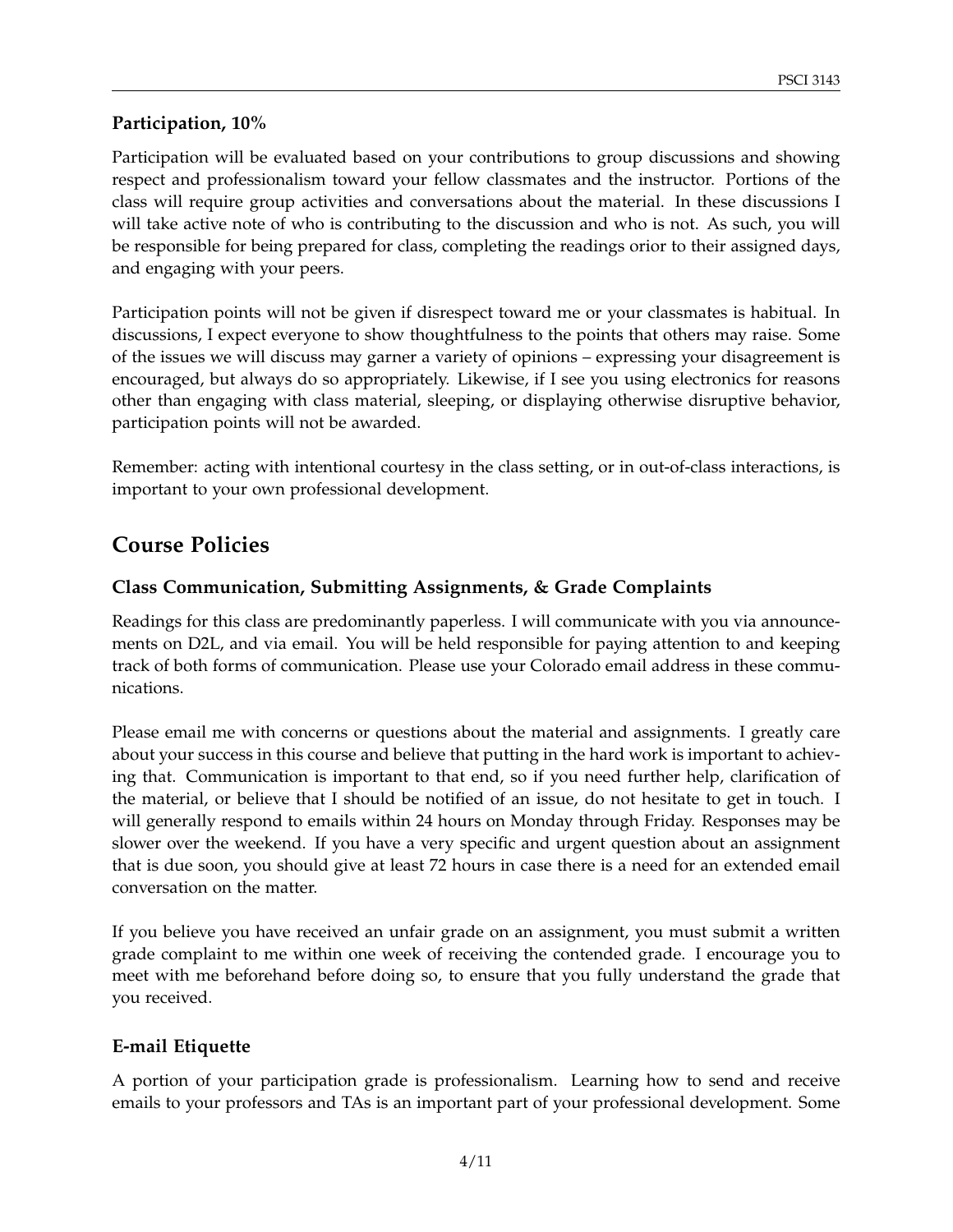guidelines for earning these participation points are the following:

- Always have an informative subject line in your email, preferably with your section number
- Always provide a salutation, and address your instructor appropriately
- Do not email me if:
	- **–** You missed lecture and want to know what you missed please consult a classmate
	- **–** You are going to miss class for an unexcused absence it does not make a difference, and the absence will not be excused
- For more tips, please see the following: **[Five Things to Remember When Emailing a](http://college.usatoday.com/2012/03/15/five-things-to-remember-when-e-mailing-a-professor/) [Professor](http://college.usatoday.com/2012/03/15/five-things-to-remember-when-e-mailing-a-professor/)**

#### **Electronic Devices & Technology**

For those that prefer taking notes electronically, laptops and tablets will be allowed during lecture and all classroom activities. Please refrain from using computers for anything but activities related to the class. Phones are prohibited as they are rarely useful for anything in the course. If I observe electronic devices being used for anything other than classroom purposes, participation points will be deducted for the day. This includes using your computer/tablet for anything other than schoolwork, and using one's phone during our allotted class time.

### **Honor Code**

All students enrolled in a University of Colorado Boulder course are responsible for knowing and adhering to the Honor Code. Violations of the policy may include: plagiarism, cheating, fabrication, lying, bribery, threat, unauthorized access to academic materials, clicker fraud, resubmission, and aiding academic dishonesty. All incidents of academic misconduct will be reported to the Honor Code Council (honor@colorado.edu; 303-735-2273). Students who are found responsible for violating the academic integrity policy will be subject to nonacademic sanctions from the Honor Code Council as well as academic sanctions from the faculty member. Additional information regarding the academic integrity policy can be found at the **[Honor Code Office](https://www.colorado.edu/osccr/honor-code)** website.

To avoid plagiarism, please consult this **[site](https://www.colorado.edu/osccr/honor-code)**, which details what plagiarism is, and how to avoid it.

#### **Accommodations for Disabilities**

If you qualify for accommodations because of a disability, please submit your accommodation letter from Disability Services to your faculty member in a timely manner so that your needs can be addressed. Disability Services determines accommodations based on documented disabilities in the academic environment. Information on requesting accommodations is located on the **[Disability Services website](https://www.colorado.edu/disabilityservices/students)**. Contact Disability Services at 303-492-8671 or dsinfo@colorado.edu for further assistance. If you have a temporary medical condition or injury, see **[Temporary](https://www.colorado.edu/disabilityservices/students/temporary-medical-conditions) [Medical Conditions](https://www.colorado.edu/disabilityservices/students/temporary-medical-conditions)** under the Students tab on the Disability Services website and discuss your needs with your professor. This should be done at the beginning of the semester in a timely fashion.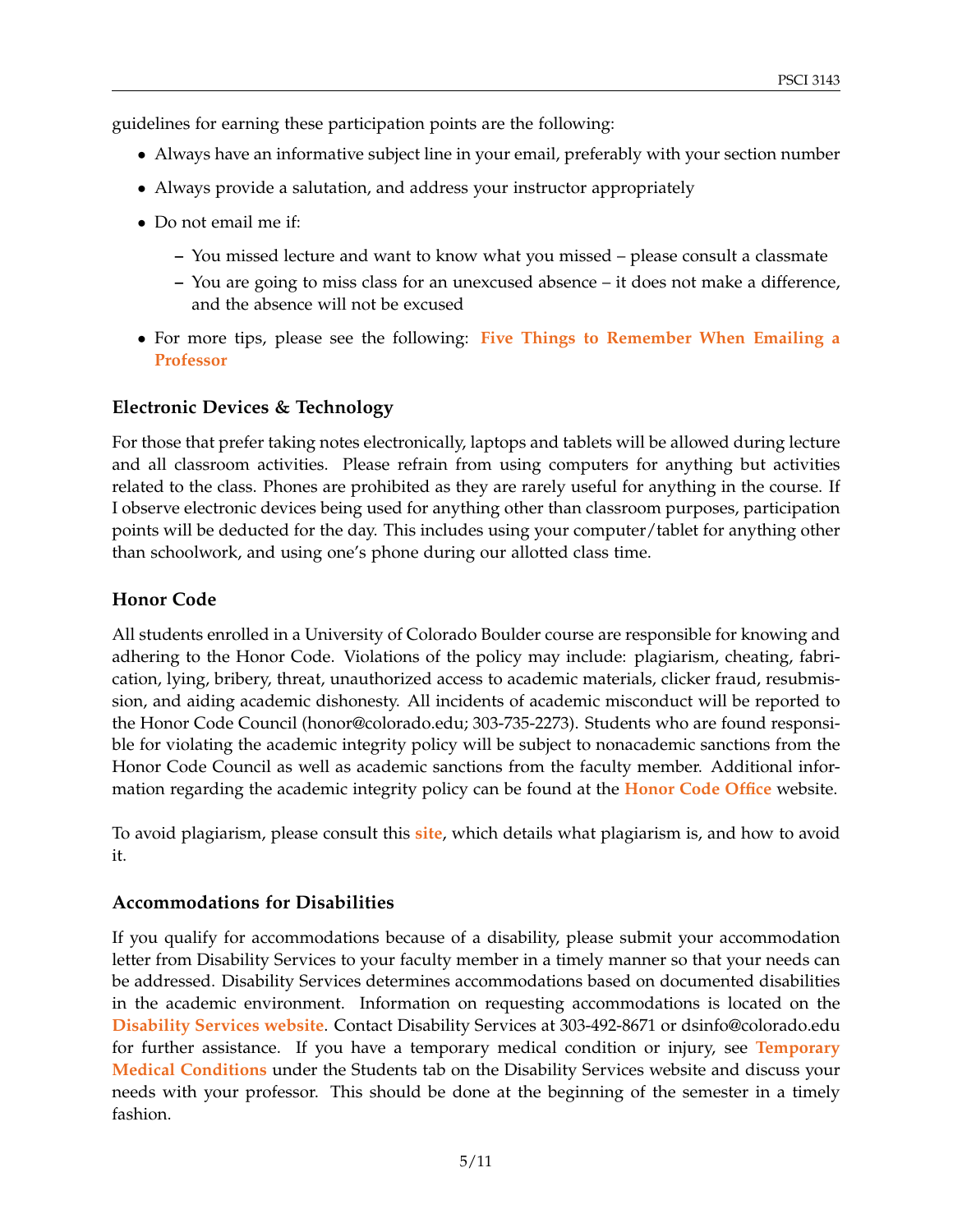### **Religious Holidays**

Campus policy regarding religious observances requires that faculty make every effort to deal reasonably and fairly with all students who, because of religious obligations, have conflicts with scheduled exams, assignments or required attendance. In this class, please submit written notification of any religious holidays that will conflict with class within the first 3 weeks of the semester. See the **[campus policy](https://www.colorado.edu/policies/observance-religious-holidays-and-absences-classes-andor-exams)** regarding religious observances for full details.

#### **Classroom Behavior**

Students and faculty each have responsibility for maintaining an appropriate learning environment. Those who fail to adhere to such behavioral standards may be subject to discipline. Professional courtesy and sensitivity are especially important with respect to individuals and topics dealing with race, color, national origin, sex, pregnancy, age, disability, creed, religion, sexual orientation, gender identity, gender expression, veteran status, political affiliation or political philosophy. Class rosters are provided to the instructor with the student's legal name. I will gladly honor your request to address you by an alternate name or gender pronoun. Please advise me of this preference early in the semester so that I may make appropriate changes to my records. For more information, see the policies on **[classroom behavior](https://www.colorado.edu/policies/student-classroom-and-course-related-behavior)** and the **[Student Code of](https://www.colorado.edu/osccr/) [Conduct](https://www.colorado.edu/osccr/)**.

#### **Sexual Misconduct, Discrimination, Harassment and/or Related Retaliation**

The University of Colorado Boulder (CU Boulder) is committed to fostering a positive and welcoming learning, working, and living environment. CU Boulder will not tolerate acts of sexual misconduct (including sexual assault, exploitation, harassment, dating or domestic violence, and stalking), discrimination, and harassment by members of our community. Individuals who believe they have been subject to misconduct or retaliatory actions for reporting a concern should contact the Office of Institutional Equity and Compliance (OIEC) at 303-492-2127 or cureport@colorado.edu. Information about the OIEC, university policies, **[anonymous reporting](https://cuboulder.qualtrics.com/jfe/form/SV_0PnqVK4kkIJIZnf)**, and the campus resources can be found on the **[OIEC website](https://www.colorado.edu/institutionalequity/)**.

Please know that faculty and instructors have a responsibility to inform OIEC when made aware of incidents of sexual misconduct, discrimination, harassment and/or related retaliation, to ensure that individuals impacted receive information about options for reporting and support resources.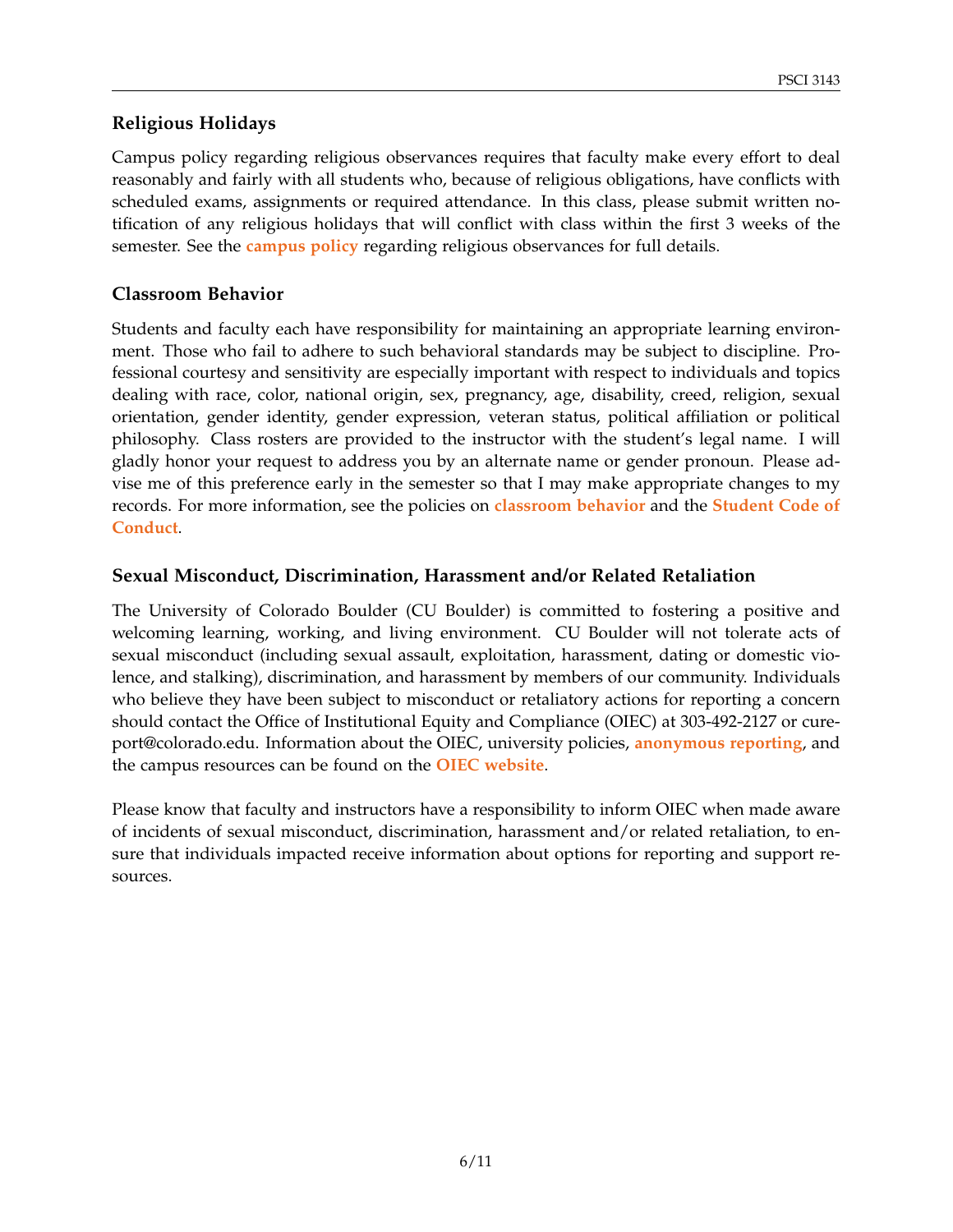# **Course Schedule**

The reading and assignment schedule is tentative and subject to change. As we move through the course, I may choose at my discretion to assign new readings or replace some with others. Reading and viewing assignments listed for the day are due *on that day*, not for the next class meeting. You are expected to come to each class well-prepared to talk about the assignments and engage in lecture. Assigned readings are intended to complement the lecture material for the day. For all exams, everything covered in lecture or in homework assignments is fair game.

**Week 01, 8/28-8/30**: Introduction to Social Science

- Tuesday, 8/28: Syllabus, Intros, How to Do Social Science
	- **– [Science Isn't Broken](https://fivethirtyeight.com/features/science-isnt-broken/)**, *FiveThirtyEight*
	- **– [Reading a Regression Table: A Guide for Students](http://svmiller.com/blog/2014/08/reading-a-regression-table-a-guide-for-students/)**
- Thursday, 8/30: No class

**Week 02, 9/4-9/6**: Grand Theories in International Relations

- Tuesday, 9/4: Realism & Liberalism
	- **–** Waltz, Kenneth. 1988. "The Origins of War in Neorealist Theory." *The Journal of Interdisciplinary History*. **Read pgs. 615-628**.
	- **–** Moravcsik, Andrew. 1997. "Taking Preferences Seriously: A Liberal Theory of International Politics." *International Organization*. **Read from page 516 at "Core Assumptions of Liberal IR Theory" to page 521 at "Liberal Theory as Systemic Theory."**
- Thursday, 9/6: Liberalism cont. & Constructivism
	- **–** Finnemore, Martha, and Kathryn Sikkink. 1998. "International Norm Dynamics and Political Change." *International Organization*. **Read pgs. 887-909**.
	- **– [One World, Rival Theories](https://foreignpolicy.com/2009/10/26/one-world-rival-theories/)**, *Foreign Policy*

#### **Week 03, 9/11-9/13**: Strategic Choice & International Organizations

- Tuesday, 9/11: Strategic Choice
	- **–** Lake, David. 2011. "Why "isms" Are Evil: Theory, Epistemology, and Academic Sects as Impediments to Understanding and Progress." *International Studies Quarterly*. **Skim pgs. 887-909**.
	- **–** Lake, David, and Robert Powell. 1999. *Strategic Choice and International Relations.* **Read pgs. ???**.
- Thursday, 9/13: International Organizations
	- **–** Abbott, Kenneth, and Duncan Snidal. 1998. "Why States Act Through Formal International Organizations." *The Journal of Conflict Resolution*. **Read pgs. 3-32**.
	- **–** "About the organization" webpages: **[IMF](http://www.imf.org/en/About)**, **[NATO](https://www.nato.int/nato-welcome/index.html)**, **[Amnesty International](https://www.amnesty.org/en/who-we-are/)**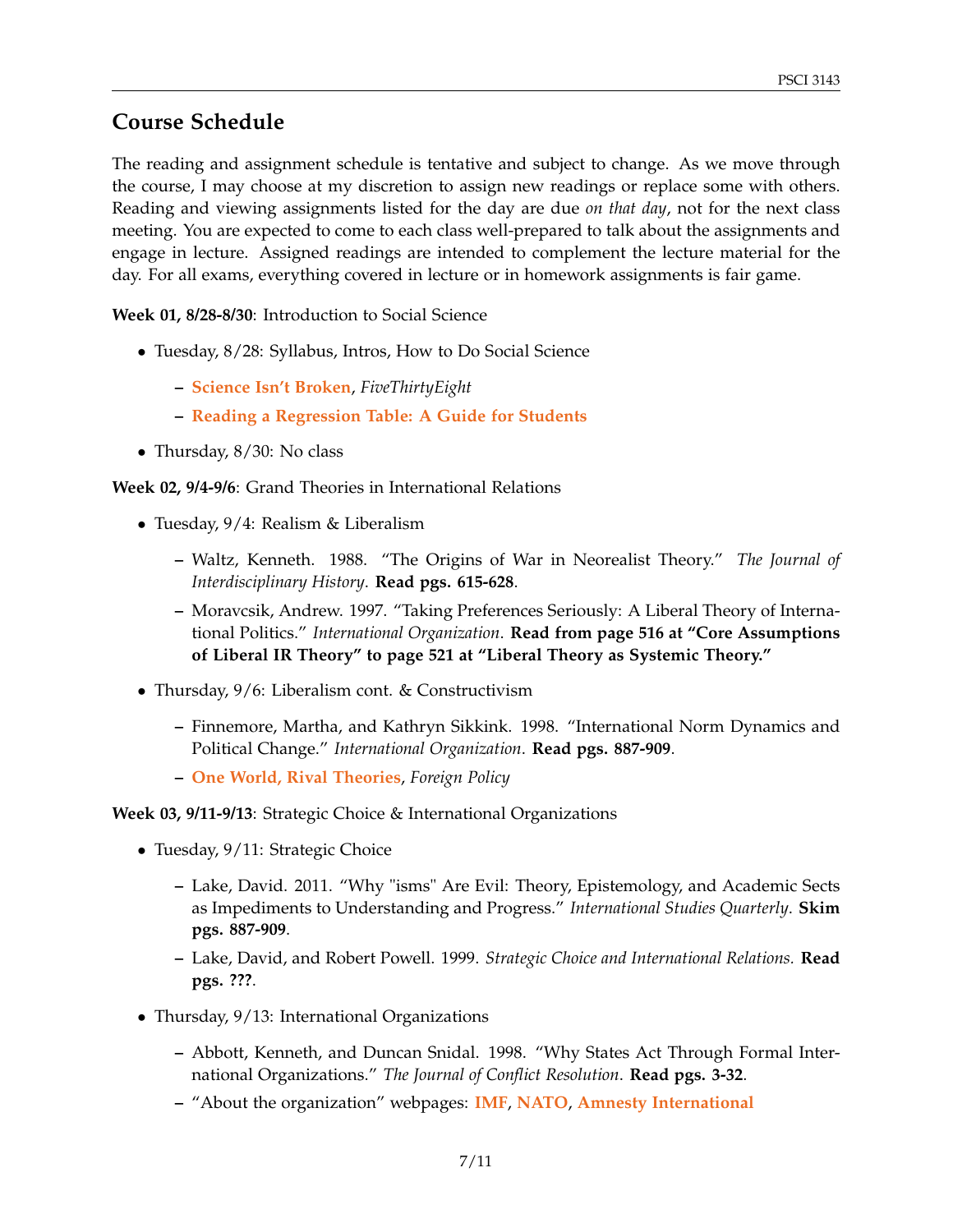**Week 04, 9/18-9/20**: International Cooperation

- Tuesday,  $9/18$ : How to Foster International Cooperation
	- **–** Keohane, Robert. 1982. "The Demand for International Regimes." *International Organization*. **Read pgs. 325-355**.
	- **–** Dreher, Axel, Sturm, Jan-Egbert, and James Vreeland. "Global horse trading: IMF loans for votes in the United Nations Security Council." *European Economic Review*. **Read pgs. 742-757**.
	- **– [Thinking the UNthinkable](https://www.economist.com/leaders/2010/11/11/thinking-the-unthinkable)**, *The Economist*
- Thursday, 9/20: Who Cooperates?
	- **–** Downs, George, Rocke, David, and Peter Barsoom. 1996. "Is the good news about compliance good news about cooperation?" *International Organization*. **Read pgs. 379- 406**.
	- **–** Gray, Julia. 2013. "Domestic Capacity and the Implementation Gap in Regional Trade Agreements." *Comparative Political Studies*. **Read pgs. 55-84**.
	- **– [WTO Disputes by Member](https://www.wto.org/english/tratop_e/dispu_e/dispu_by_country_e.htm)**, *World Trade Organization*

**Week 05, 9/25-9/27**: Major Actors: The US in the International System

- Tuesday, 9/25: Hegemonic Stability Theory: Is the US Still a Hegemon?
	- **– [These surprising countries could emerge as the heroes of NATO and the liberal](https://www.washingtonpost.com/news/monkey-cage/wp/2018/07/10/middle-powers-could-emerge-as-the-heroes-of-the-liberal-world-order-and-nato/?utm_term=.0a306215b482) [world order](https://www.washingtonpost.com/news/monkey-cage/wp/2018/07/10/middle-powers-could-emerge-as-the-heroes-of-the-liberal-world-order-and-nato/?utm_term=.0a306215b482)**, *The Monkey Cage*
	- **– [The Brilliant Incoherence of Trump's Foreign Policy](https://www.theatlantic.com/magazine/archive/2017/05/the-brilliant-incoherence-of-trumps-foreign-policy/521430/)**, *The Atlantic*
- Thursday, 9/27: America's Diplomats

**Week 06, 10/2-10/4**: Major Actors: Russia & China

- Tuesday, 10/2: Russia in the International System
	- **–** Diamond, Larry. 2002. "Thinking about Hybrid Regimes." *Journal of Democracy*. **Read pgs. 21-35**.
	- **– [Russia used to see itself as part of Europe. Here's why that changed.](https://www.washingtonpost.com/news/monkey-cage/wp/2018/06/18/russias-relations-with-the-e-u-werent-always-this-bad-but-theyve-been-deteriorating-for-a-long-time/?utm_term=.abefb11f3be9)**, *The Monkey Cage*
- Thursday, 10/4: The Rise of China
	- **– [The Changing of the Global Economic Guard](https://www.theatlantic.com/international/archive/2017/04/china-economy-populism/523989/)**, *The Atlantic*
	- **– [Can the West's democracy survive China's rise to dominance?](https://www.economist.com/open-future/2018/06/14/can-the-wests-democracy-survive-chinas-rise-to-dominance)**, *The Economist*

#### **Week 07, 10/9-10/11**: Major Actors: The Developing World

- Tuesday, 10/9: Paths to Development
	- **–** Acemoglu, Daron, and James Robinson. 2015. *Why Nations Fail*. **Read chp. 2-3: pgs. 45-95**.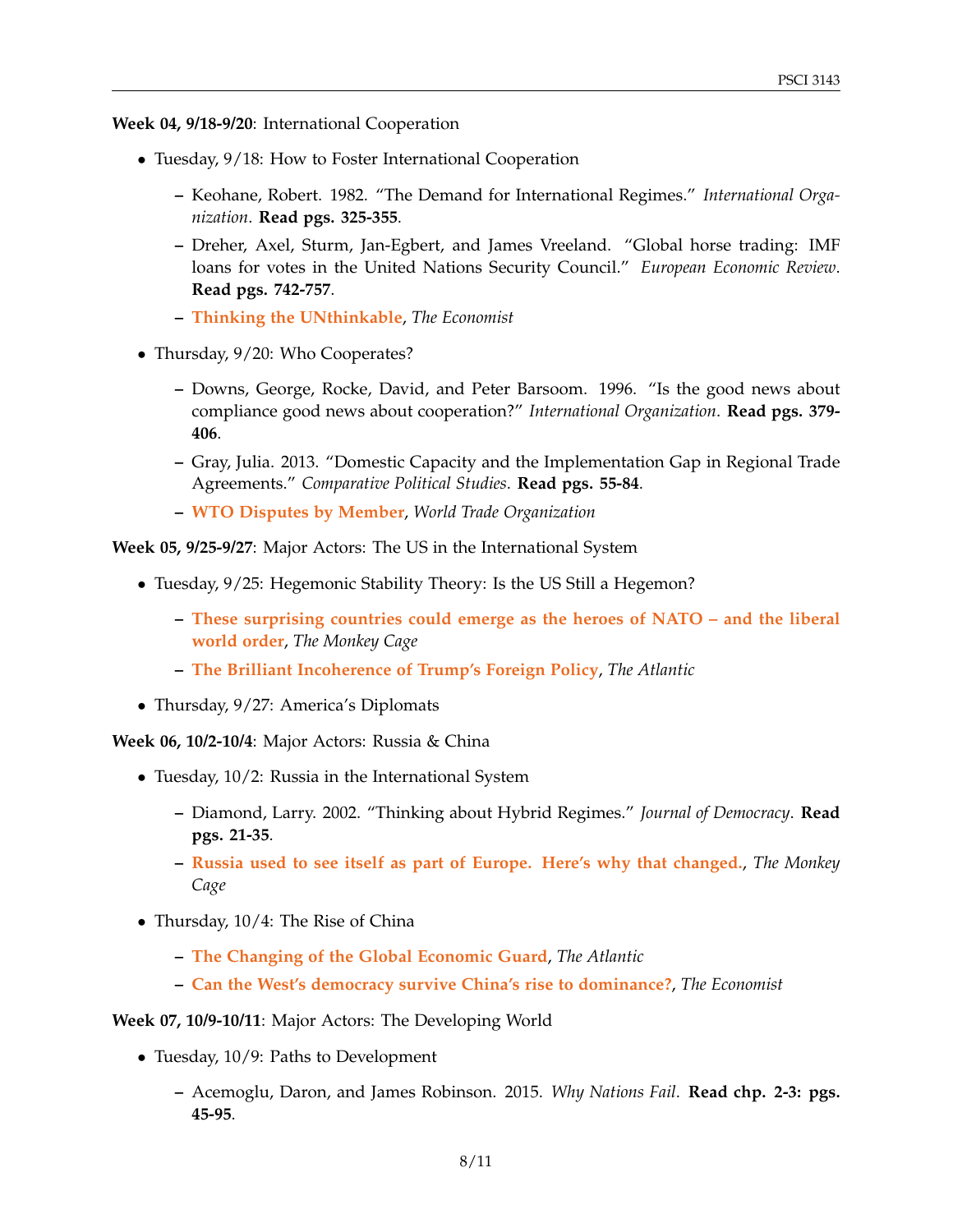- **–** Banerjee, Abhijit, and Esther Duflo. 2011. *Poor Economics.* **Read pgs. ???**.
- Thursday, 10/11: Foreign Aid & Development Assistance
	- **– [How Does the U.S. Spend its Foreign Aid?](https://www.cfr.org/backgrounder/how-does-us-spend-its-foreign-aid)**, *Council on Foreign Relations*
	- **– [Trump wants to cut immigration and foreign aid. Here's how they're connected.](https://www.washingtonpost.com/news/monkey-cage/wp/2018/02/22/trump-wants-to-cut-immigration-and-foreign-aid-heres-how-theyre-connected/?utm_term=.062a0c21ced3)**, *The Monkey Cage*
	- **– [The Lies We Tell About Foreign Aid](https://www.npr.org/sections/goatsandsoda/2018/06/04/612301682/the-lies-we-tell-about-foreign-aid)**, *NPR*
	- **– [Foreign Aid Makes America Safer](https://foreignpolicy.com/2018/04/11/foreign-aid-makes-america-safer/)**, *Foreign Policy*

**Week 08, 10/16-10/18**: Migration & the Refugee Crisis

- Tuesday, 10/16: The Political Economy of Migration & Ethnocentrism
	- **–** Hainmueller, Jens, and Daniel J. Hopkins. 2014. "Public Attitudes Toward Immigration." *The Annual Review of Political Science*. **Read pgs. 225-249**.
- Thursday, 10/18: The Refugee Crisis
	- **– Watch**: **[Exodus: The Journey Continues](https://www.pbs.org/wgbh/frontline/film/exodus-the-journey-continues/)**, *Frontline*
	- **– [Jordan shut out out 60,000 Syrian refugees and then saw a backlash. This is why.](https://www.washingtonpost.com/news/monkey-cage/wp/2018/07/20/when-jordan-closed-its-border-to-refugees-the-public-protested-heres-why/?utm_term=.2fea54df34df)**, *The Monkey Cage*

**Week 09, 10/23-10/25**: The Eurozone Crisis, Midterm Exam

- Tuesday, 10/23: The Political Origins and Consequences of the Eurozone Crisis (guest lecture)
- Thursday, 10/25: Midterm Exam

#### **Week 10, 10/30-11/1**: Trade

- Tuesday, 10/30: The Political Economy of Trade
	- **– [Comparative Advantage, Gains from Trade](https://www.khanacademy.org/economics-finance-domain/ap-macroeconomics/basic-economics-concepts-macro/scarcity-and-growth/a/lesson-summary-comparative-advantage-and-gains-from-trade)**
	- **– [A Healthy Reexamination of Free Trade's Benefits and Shocks](https://www.economist.com/open-future/2018/05/04/a-healthy-re-examination-of-free-trades-benefits-and-shocks)**, *The Economist*
	- **– [The World Trading System is Under Attack](https://www.economist.com/news/briefing/21746272-peace-plan-may-be-emerging-world-trading-system-under-attack)**, *The Economist*
- Thursday, 11/1: Trade Agreements & the WTO
	- **– Final project midterm reports due by 5:00pm on D2L.**
	- **– [What's Next for the WTO?](https://www.cfr.org/backgrounder/whats-next-wto)**, *Council on Foreign Relations*
	- **– [How to rescue the WTO](https://www.economist.com/leaders/2018/07/19/how-to-rescue-the-wto)**, *The Economist*
	- **– [NAFTA's Economic Impact](https://www.cfr.org/backgrounder/naftas-economic-impact)**, *Council on Foreign Relations*

#### **Week 11, 11/6-11/8**: Populism & Brexit

- Tuesday, 11/6: Isolationism & The Rise of Populism
	- **– [What is a Populist?](https://www.theatlantic.com/international/archive/2017/02/what-is-populist-trump/516525/)**, *The Atlantic*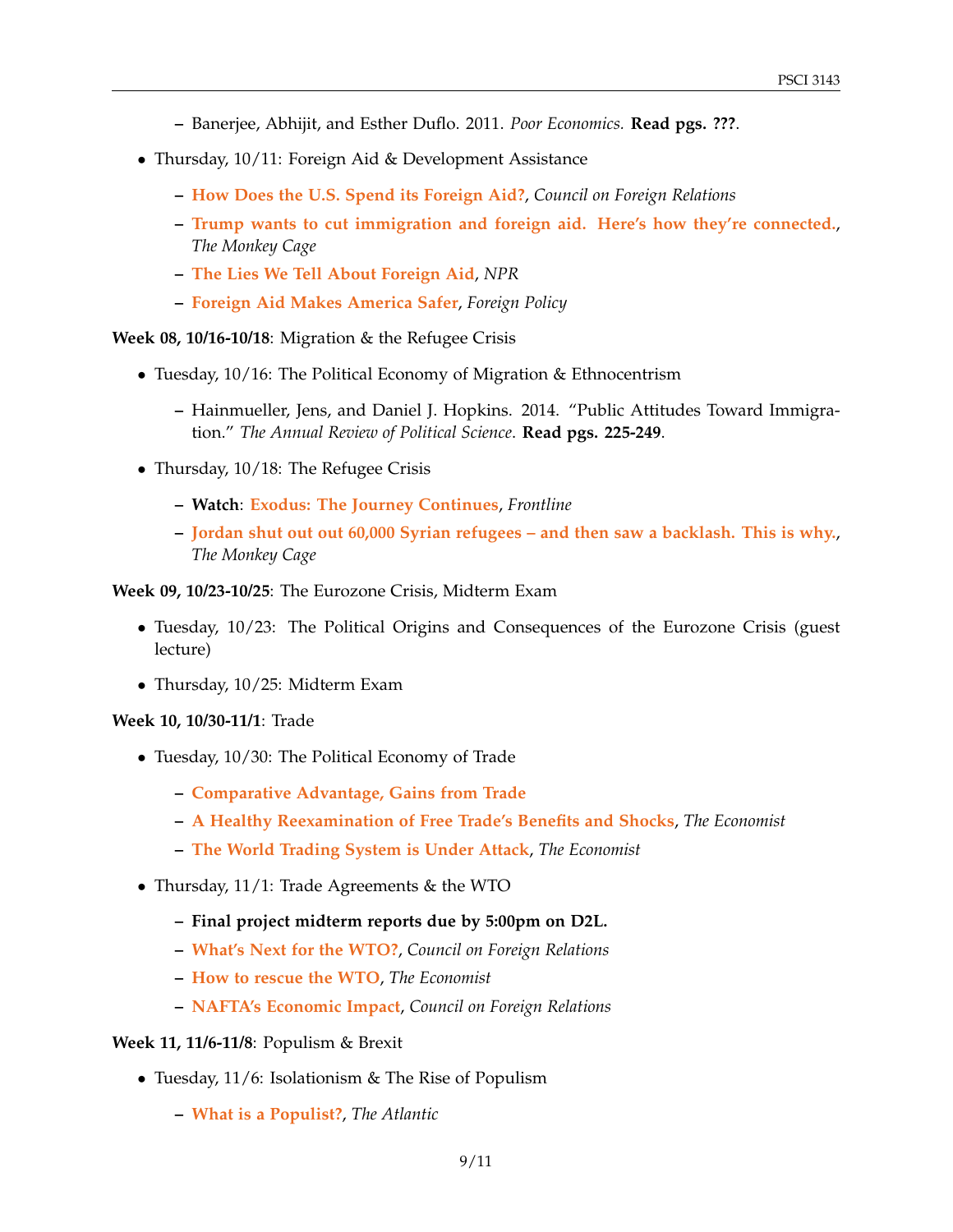- **– [Will global populism continue to erode democracies?](https://www.washingtonpost.com/news/monkey-cage/wp/2017/09/13/will-global-populism-continue-to-erode-democracies/?utm_term=.88e7fb8635db)**, *The Monkey Cage*
- **– [How the GOP Embraced the World–And Then Turned Away](https://www.politico.com/magazine/story/2018/07/13/gop-isolationism-trump-eisenhower-219003)**, *Politico*
- **– [The Pros and Cons of Populism](https://www.newyorker.com/magazine/2015/09/07/the-populists)**, *The New Yorker*
- Thursday, 11/8: Brexit
	- **– [A background guide to "Brexit" from the European Union](https://www.economist.com/graphic-detail/2016/02/24/a-background-guide-to-brexit-from-the-european-union)**, *The Economist*
	- **– [What Brexit Reveals about Rising Populism](https://www.cfr.org/interview/what-brexit-reveals-about-rising-populism)**, *Council on Foreign Relations*
	- **–** Colantone, Italo, and Piero Stanig. 2018. "Global Competition and Brexit." *American Political Science Review*. **Read pgs. 201-218**.

**Week 12, 11/13-11/15** : Rogue State: North Korea

- Tuesday, 11/13: Personalist Dictatorships & the International System
	- **– [The Rise of Personalist Rule](https://www.brookings.edu/blog/order-from-chaos/2017/03/23/the-rise-of-personalist-rule/)**, *Brookings Institute*
	- **– [How to Deal with North Korea](https://www.theatlantic.com/magazine/archive/2017/07/the-worst-problem-on-earth/528717/)**, *The Atlantic*
	- **–** Tomz, Michael, and Jessica Weeks. 2013. "Public Opinion and the Democratic Peace." *American Political Science Review*. **Read pgs. 849-865**.
- Thursday, 11/15: The Propaganda Game
	- **– [Seoul Success](https://www.washingtonpost.com/graphics/2018/world/a-new-generation-of-north-korean-defectors-is-thriving-in-seoul/?utm_term=.d3344fd8f38f)**, *The Washington Post*

**Week 13, 11/20-11/22**: No class, Fall & Thanksgiving Break

- Tuesday, 11/20: No class
- Thursday, 11/22: No class

**Week 14, 11/27-11/29**: Civil War & Terrorism

- Tuesday, 11/27: Causes of Civil Wars, and How They End
	- **–** Fearon, James, and David Laitin. 2003. "Ethnicity, Insurgency, and Civil War." *American Political Science Review*. **Read pgs. 75-90**.
	- **– [How Civil Wars End](http://politicalviolenceataglance.org/2018/02/09/how-civil-wars-end/)**, *Political Violence at a Glance*
- Thursday, 11/29: What is Terrorism?
	- **–** Kydd, Andrew, and Barbara Walter. 2006. "The Strategies of Terrorism." *International Security*. **Read pgs. 49-80**.
	- **– [A Simple Rule for Defining Terrorism](http://politicalviolenceataglance.org/2016/12/02/a-simple-rule-for-defining-terrorism/)**, *Political Violence at a Glance*
	- **– [ISIS is a Part-Time Terrorist Group](http://www.slate.com/blogs/the_world_/2014/10/27/terrorists_or_rebels_what_do_groups_like_isis_and_al_qaida_actually_spend.html)**, *Slate*

#### **Week 15, 12/4-12/6**: Human Rights

• Tuesday, 12/4: Human Rights Treaties & NGOs